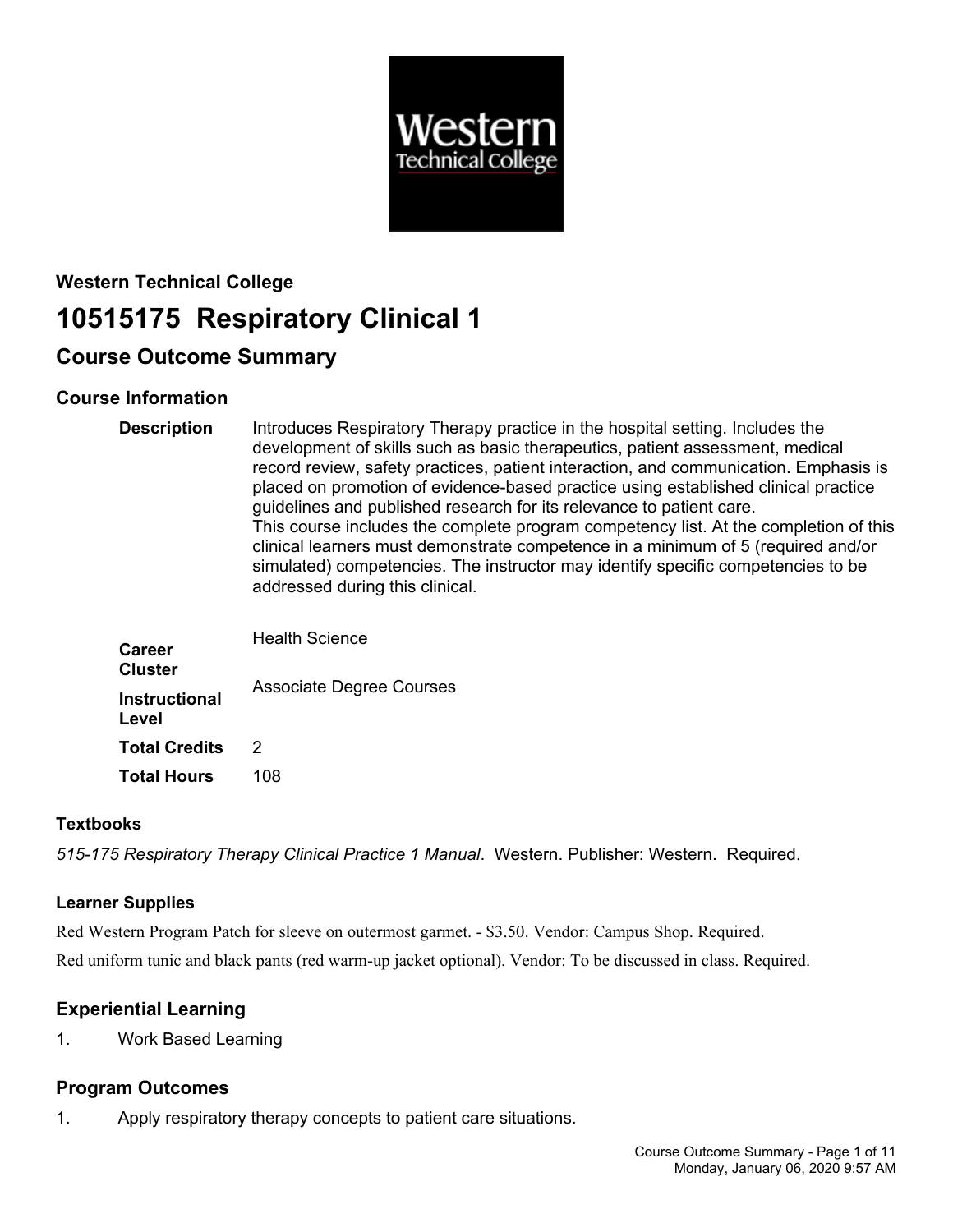- 2. Demonstrate technical proficiency required to fulfill the role of a Respiratory Therapist.
- 3. Practice respiratory therapy according to established professional and ethical standards.

# **Course Competencies**

# **1. Demonstrate competence in 5 clinical competencies**

### **Assessment Strategies**

1.1. in a clinical setting

**Criteria**

*Your performance will be successful when:*

1.1. you obtain check-offs for at least 5 clinical competencies on this list; your instructor may or may not assign specific competencies

# **2. Apply standard precautions R**

## **Assessment Strategies**

- 2.1. in a clinical setting
- 2.2. through an oral or written response to scenarios and/or questions

**Criteria**

*Your performance will be successful when:*

- 2.1. you perform the relevant steps on the procedure checklist
- 2.2. you perform the procedure according to the clinical practice guidelines and/or evidence based medicine
- 2.3. you perform the procedure according to institutional policies

# **3. Assess vital signs R**

**Assessment Strategies**

- 3.1. in a clinical setting
- 3.2. through an oral or written response to scenarios and/or questions

**Criteria**

*Your performance will be successful when:*

- 3.1. you perform the relevant steps on the procedure checklist
- 3.2. you perform the procedure according to the clinical practice guidelines and/or evidence based medicine
- 3.3. you perform the procedure according to institutional policies

# **4. Provide education to the patient and family R**

**Assessment Strategies**

- 4.1. in a clinical setting
- 4.2. through an oral or written response to scenarios and/or questions

**Criteria**

*Your performance will be successful when:*

- 4.1. you perform the relevant steps on the procedure checklist
- 4.2. you perform the procedure according to the clinical practice guidelines and/or evidence based medicine
- 4.3. you perform the procedure according to institutional policies

# **5. Perform pulse oximetry R**

### **Assessment Strategies**

- 5.1. in a clinical setting
- 5.2. through an oral or written response to scenarios and/or questions

**Criteria**

*Your performance will be successful when:*

5.1. you perform the relevant steps on the procedure checklist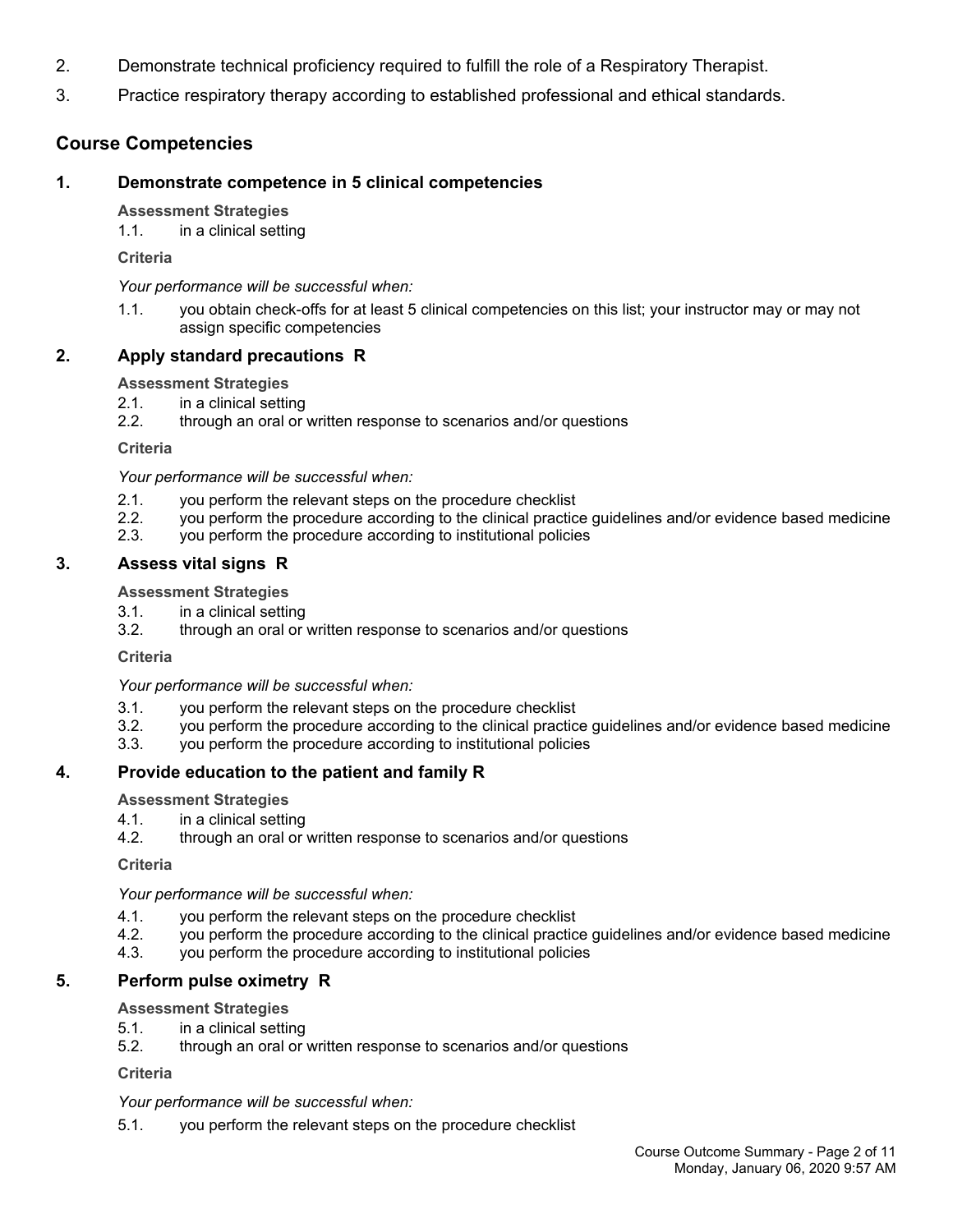- 5.2. you perform the procedure according to the clinical practice guidelines and/or evidence based medicine
- 5.3. you perform the procedure according to institutional policies

# **6. Perform chart review R**

#### **Assessment Strategies**

- 6.1. in a clinical setting
- 6.2. through an oral or written response to scenarios and/or questions

**Criteria**

#### *Your performance will be successful when:*

- 6.1. you perform the relevant steps on the procedure checklist
- 6.2. you perform the procedure according to the clinical practice guidelines and/or evidence based medicine
- 6.3. you perform the procedure according to institutional policies

## **7. Demonstrate cylinder safety R**

#### **Assessment Strategies**

- 7.1. in a clinical setting<br>7.2. through an oral or
- through an oral or written response to scenarios and/or questions

**Criteria**

*Your performance will be successful when:*

- 7.1. you perform the relevant steps on the procedure checklist
- 7.2. you perform the procedure according to the clinical practice guidelines and/or evidence based medicine
- 7.3. you perform the procedure according to institutional policies

## **8. Administer oxygen therapy R**

#### **Assessment Strategies**

- 8.1. in a clinical setting
- 8.2. through an oral or written response to scenarios and/or questions

**Criteria**

*Your performance will be successful when:*

- 8.1. you perform the relevant steps on the procedure checklist
- 8.2. you perform the procedure according to the clinical practice guidelines and/or evidence based medicine
- 8.3. you perform the procedure according to institutional policies

### **9. Perform open system suctioning R**

#### **Assessment Strategies**

- 9.1. in a clinical setting
- 9.2. through an oral or written response to scenarios and/or questions

**Criteria**

*Your performance will be successful when:*

- 9.1. you perform the relevant steps on the procedure checklist
- 9.2. you perform the procedure according to the clinical practice guidelines and/or evidence based medicine
- 9.3. you perform the procedure according to institutional policies

### **10. Perform closed system suctioning R**

#### **Assessment Strategies**

- 10.1. in a clinical setting
- 10.2. through an oral or written response to scenarios and/or questions

**Criteria**

- 10.1. you perform the relevant steps on the procedure checklist
- 10.2. you perform the procedure according to the clinical practice guidelines and/or evidence based medicine
- 10.3. you perform the procedure according to institutional policies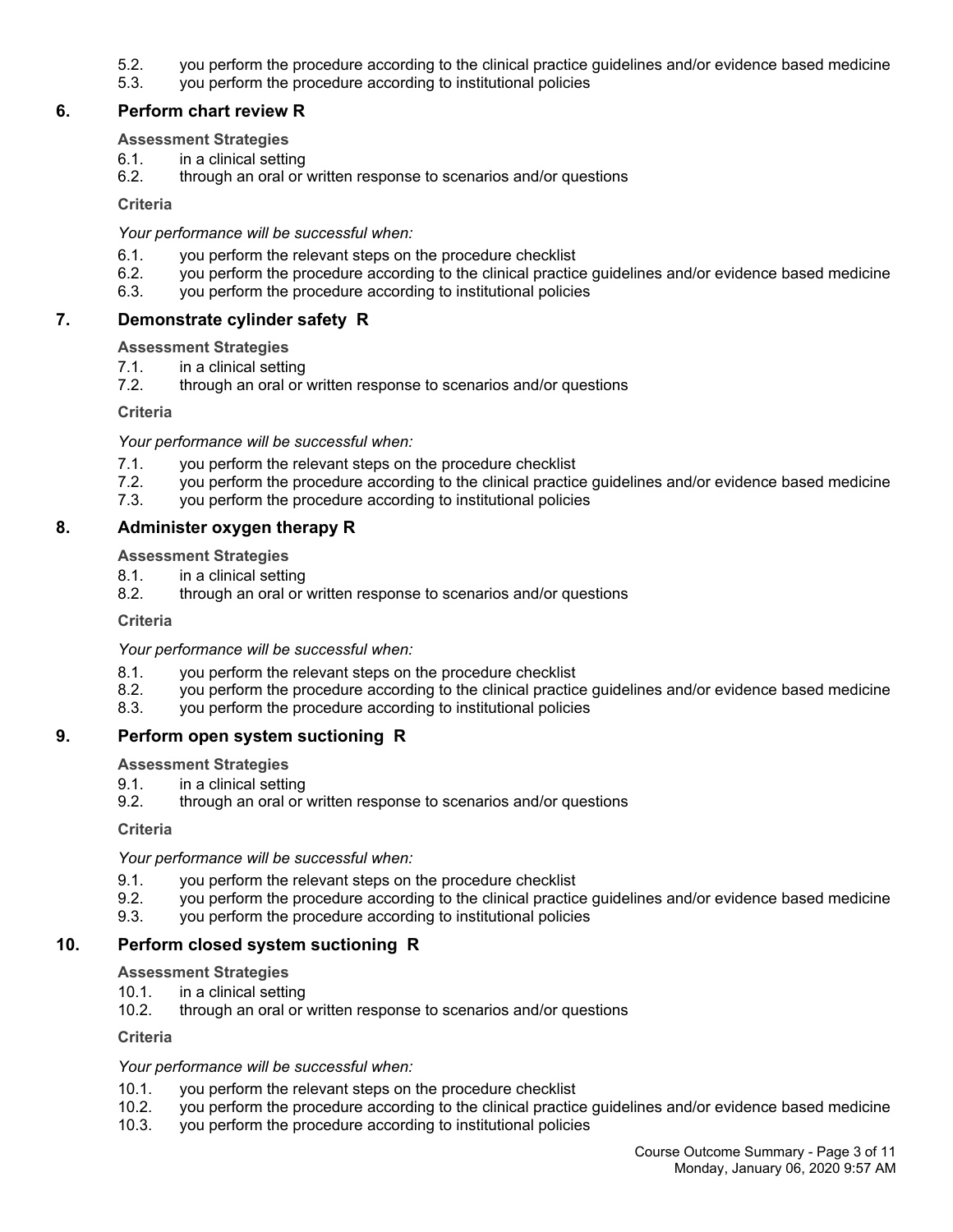# **11. Perform extubation R**

**Assessment Strategies**

- 11.1. in a clinical setting
- 11.2. through an oral or written response to scenarios and/or questions

## **Criteria**

# *Your performance will be successful when:*

- 11.1. you perform the relevant steps on the procedure checklist
- 11.2. you perform the procedure according to the clinical practice guidelines and/or evidence based medicine
- 11.3. you perform the procedure according to institutional policies

# **12. Perform arterial puncture R**

## **Assessment Strategies**

- 12.1. in a clinical setting
- 12.2. through an oral or written response to scenarios and/or questions

## **Criteria**

## *Your performance will be successful when:*

- 12.1. you perform the relevant steps on the procedure checklist 12.2. vou perform the procedure according to the clinical practic
- 12.2. you perform the procedure according to the clinical practice guidelines and/or evidence based medicine
- 12.3. you perform the procedure according to institutional policies

# **13. Administer bronchial hygiene adjuncts (i.e. flutter, pep, vest) R**

## **Assessment Strategies**

- 13.1. in a clinical setting or simulation
- 13.2. through an oral or written response to scenarios and/or questions

## **Criteria**

*Your performance will be successful when:*

- 13.1. you perform the relevant steps on the procedure checklist
- 13.2. you perform the procedure according to the clinical practice guidelines and/or evidence based medicine
- 13.3. you perform the procedure according to institutional policies

# **14. Manage artificial airways R**

### **Assessment Strategies**

- 14.1. in a clinical setting
- 14.2. through an oral or written response to scenarios and/or questions

# **Criteria**

- 14.1. you perform the relevant steps on the procedure checklist
- 14.2. you perform the procedure according to the clinical practice guidelines and/or evidence based medicine
- 14.3. you perform the procedure according to institutional policies

# **15. Manage ventilator modes based on patient need R**

### **Assessment Strategies**

- 15.1. in a clinical setting
- 15.2. through an oral or written response to scenarios and/or questions

# **Criteria**

- 15.1. you perform the relevant steps on the procedure checklist
- 15.2. you perform the procedure according to the clinical practice guidelines and/or evidence based medicine
- 15.3. you perform the procedure according to institutional policies

# **16. Manage non-invasive positive pressure ventilation R**

### **Assessment Strategies**

- 16.1. in a clinical setting
- 16.2. through an oral or written response to scenarios and/or questions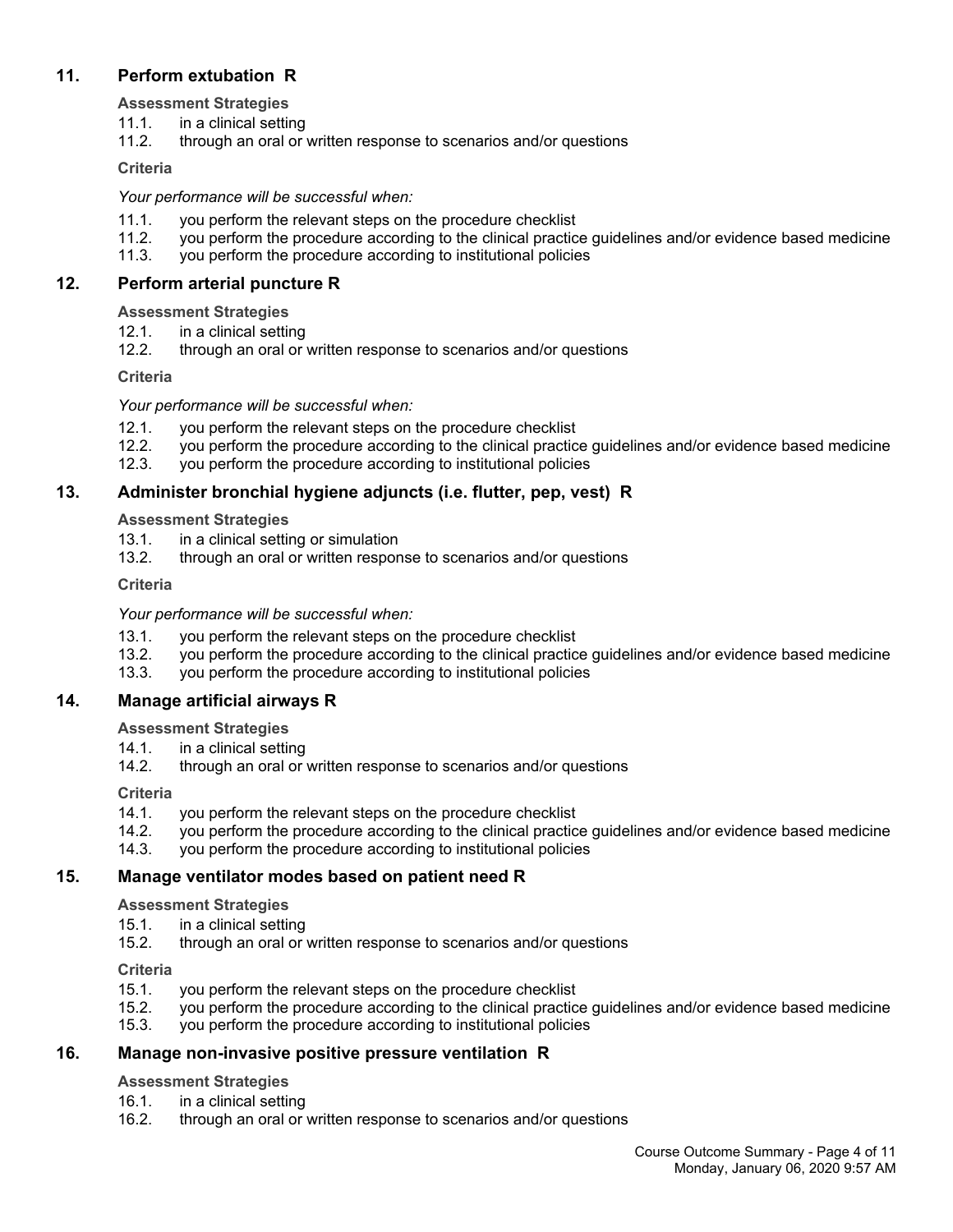**Criteria**

- 16.1. you perform the relevant steps on the procedure checklist
- 16.2. you perform the procedure according to the clinical practice guidelines and/or evidence based medicine
- 16.3. you perform the procedure according to institutional policies

## **17. Administer aerosolized medication R**

#### **Assessment Strategies**

- 17.1. in a clinical setting<br>17.2. through an oral or
- through an oral or written response to scenarios and/or questions

#### **Criteria**

*Your performance will be successful when:*

- 17.1. you perform the relevant steps on the procedure checklist
- 17.2. you perform the procedure according to the clinical practice guidelines and/or evidence based medicine
- 17.3. you perform the procedure according to institutional policies

### **18. Evaluate patient response to mechanical ventilation R**

#### **Assessment Strategies**

- 18.1. in a clinical setting
- 18.2. through an oral or written response to scenarios and/or questions

**Criteria**

*Your performance will be successful when:*

- 18.1. you perform the relevant steps on the procedure checklist
- 18.2. you perform the procedure according to the clinical practice guidelines and/or evidence based medicine
- 18.3. you perform the procedure according to institutional policies

### **19. Initiate mechanical ventilation R**

#### **Assessment Strategies**

- 19.1. in a clinical setting
- 19.2. through an oral or written response to scenarios and/or questions

**Criteria**

- 19.1. you perform the relevant steps on the procedure checklist
- 19.2. you perform the procedure according to the clinical practice guidelines and/or evidence based medicine
- 19.3. you perform the procedure according to institutional policies

### **20. Evaluate patient readiness for liberation from mechanical ventilation R**

**Assessment Strategies**

- 20.1. in a clinical setting
- 20.2. through an oral or written response to scenarios and/or questions

**Criteria**

*Your performance will be successful when:*

- 20.1. you perform the relevant steps on the procedure checklist
- 20.2. you perform the procedure according to the clinical practice guidelines and/or evidence based medicine
- 20.3. you perform the procedure according to institutional policies

### **21. Administer hyperinflation therapy adjuncts i.e. incentive spirometry, intermittent positive pressure breathing, PAP R**

#### **Assessment Strategies**

- 21.1. in a clinical setting or simulation
- 21.2. through an oral or written response to scenarios and/or questions

**Criteria**

*Your performance will be successful when:*

21.1. you perform the relevant steps on the procedure checklist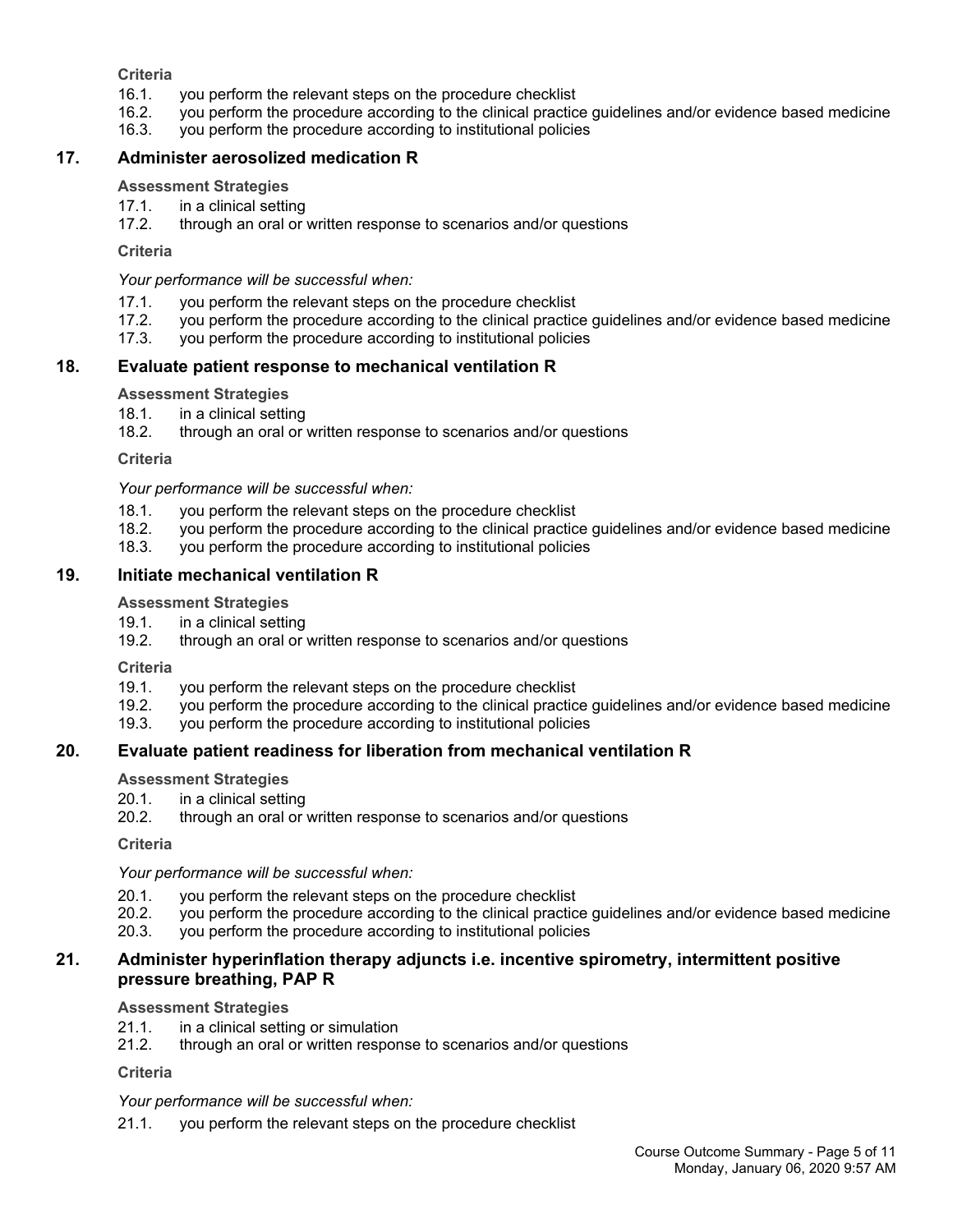- 21.2. you perform the procedure according to the clinical practice guidelines and/or evidence based medicine
- 21.3. you perform the procedure according to institutional policies

### **22. Demonstrate strategies to prevent ventilator associated events R**

#### **Assessment Strategies**

- 22.1. by performing and/or assisting with procedure in a clinical setting or simulation
- 22.2. through an oral or written response to scenarios and/or questions

#### **Criteria**

- 22.1. you perform the relevant steps on the procedure checklist
- 22.2. you perform the procedure according to the clinical practice guidelines and/or evidence based medicine
- 22.3. you perform the procedure according to institutional policies

#### **23. Implement weaning protocols R**

#### **Assessment Strategies**

- 23.1. in a clinical setting
- 23.2. through an oral or written response to scenarios and/or questions

#### **Criteria**

- 23.1. you perform the relevant steps on the procedure checklist
- 23.2. you perform the procedure according to the clinical practice guidelines and/or evidence based medicine
- 23.3. you perform the procedure according to institutional policies

#### **24. Perform a pulmonary exam R**

**Assessment Strategies**

- 24.1. in a clinical setting
- 24.2. through an oral or written response to scenarios and/or questions

**Criteria**

#### *Your performance will be successful when:*

- 24.1. you perform the relevant steps on the procedure checklist
- 24.2. you perform the procedure according to the clinical practice guidelines and/or evidence based medicine
- 24.3. you perform the procedure according to institutional policies

### **25. Participate as a member of the interprofessional care management team R**

#### **Assessment Strategies**

- 25.1. in a clinical setting or simulation<br>25.2. through an oral or written respor
- 25.2. through an oral or written response to scenarios and/or questions

#### **Criteria**

- 25.1. you meet with the care team
- 25.2. you use effective communicate strategies
- 25.3. you provide recommendations for changes to the therapeutic care plan
- 25.4. you accept feedback in a professional manner

# **26. Perform manual ventilation according to patient needs S**

# **Assessment Strategies**

- 26.1. in a clinical setting or simulation
- 26.2. through an oral or written response to scenarios and/or questions

# **Criteria**

# *Your performance will be successful when:*

- 26.1. you perform the relevant steps on the procedure checklist
- 26.2. you perform the procedure according to the clinical practice guidelines and/or evidence based medicine
- 26.3. you perform the procedure according to institutional policies

# **27. Evaluate hemodynamic data S**

# **Assessment Strategies**

27.1. by performing and/or assisting with procedure in a clinical setting or simulation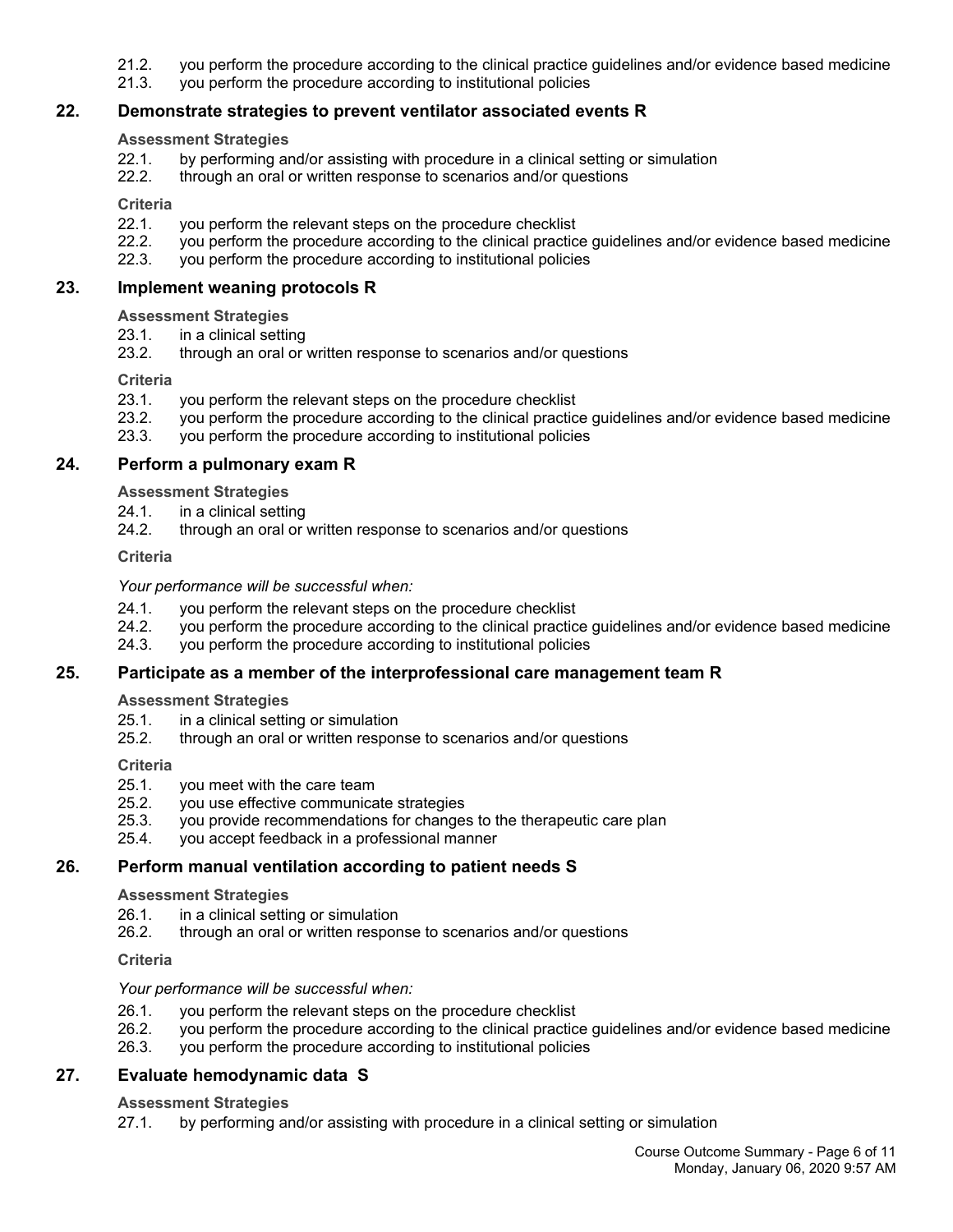27.2. through an oral or written response to scenarios and/or questions

**Criteria**

*Your performance will be successful when:*

- 27.1. you perform the relevant steps on the procedure checklist
- 27.2. you perform the procedure according to the clinical practice guidelines and/or evidence based medicine
- 27.3. you perform the procedure according to institutional policies

# **28. Evaluate need for home oxygen therapy for example oxygen titration with exercise S**

**Assessment Strategies**

- 28.1. by performing and/or assisting with procedure in a clinical setting or simulation 28.2. through an oral or written response to scenarios and/or questions
- through an oral or written response to scenarios and/or questions

**Criteria**

*Your performance will be successful when:*

- 28.1. you perform the relevant steps on the procedure checklist
- 28.2. you perform the procedure according to the clinical practice guidelines and/or evidence based medicine
- 28.3. you perform the procedure according to institutional policies

# **29. Perform tracheostomy care S**

**Assessment Strategies**

- 29.1. in a clinical setting or simulation
- 29.2. through an oral or written response to scenarios and/or questions

**Criteria**

*Your performance will be successful when:*

- 29.1. you perform the relevant steps on the procedure checklist
- 29.2. you perform the procedure according to the clinical practice guidelines and/or evidence based medicine
- 29.3. you perform the procedure according to institutional policies

# **30. Interpret capnography results S**

### **Assessment Strategies**

- 30.1. in a clinical setting or simulation
- 30.2. through an oral or written response to scenarios and/or questions

**Criteria**

*Your performance will be successful when:*

- 30.1. you perform the relevant steps on the procedure checklist<br>30.2. you perform the procedure according to the clinical practic
- 30.2. you perform the procedure according to the clinical practice guidelines and/or evidence based medicine
- 30.3. you perform the procedure according to institutional policies

# **31. Manage mechanical ventilation of the neonate/pediatric patient S**

### **Assessment Strategies**

- 31.1. in a clinical setting or simulation
- 31.2. through an oral or written response to scenarios and/or questions

**Criteria**

# *Your performance will be successful when:*

- 31.1. you perform the relevant steps on the procedure checklist
- 31.2. you perform the procedure according to the clinical practice guidelines and/or evidence based medicine
- 31.3. you perform the procedure according to institutional policies

# **32. Administer chest physical therapy S**

### **Assessment Strategies**

- 32.1. in a clinical setting or simulation
- 32.2. through an oral or written response to scenarios and/or questions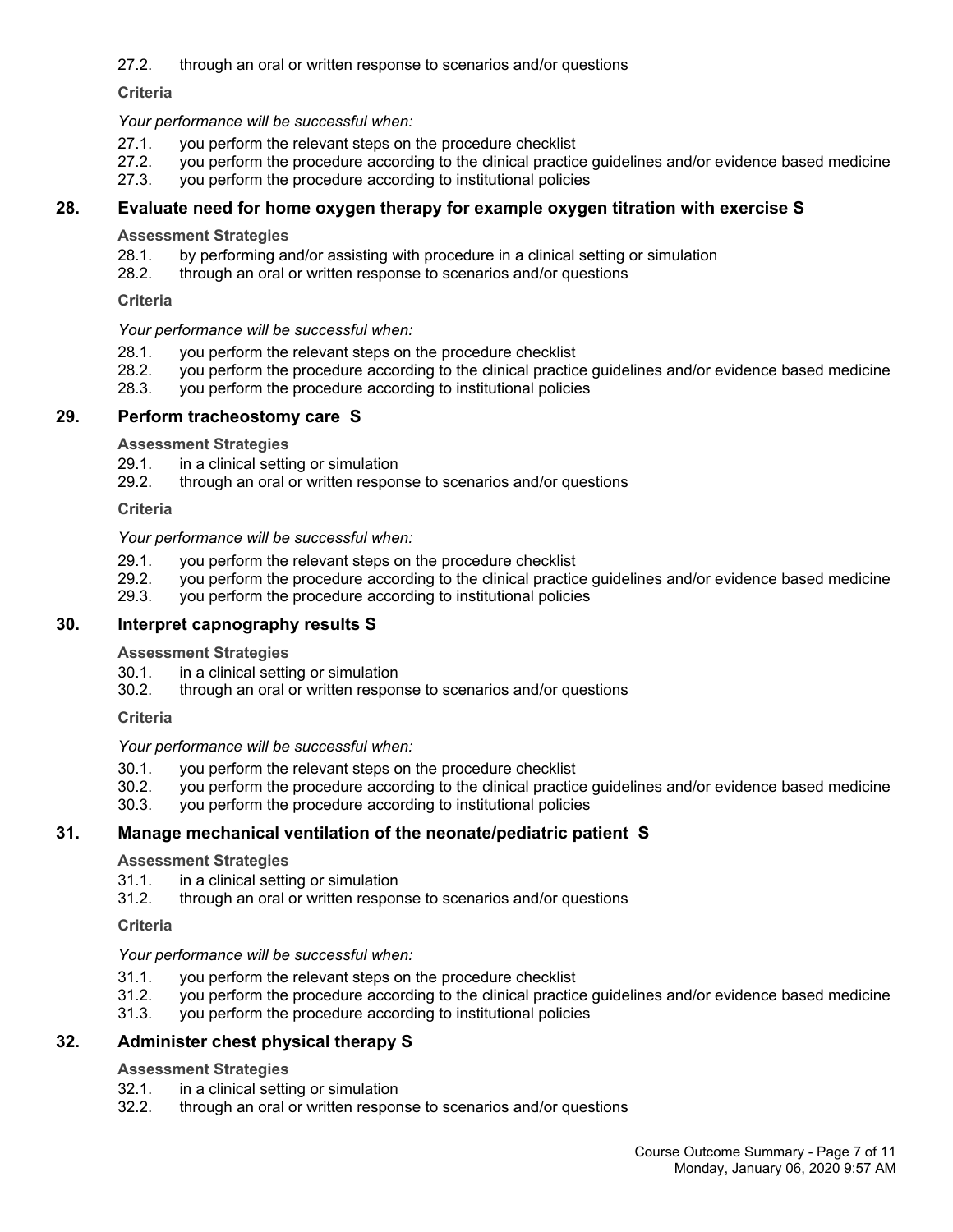### **Criteria**

*Your performance will be successful when:*

- 32.1. you perform the relevant steps on the procedure checklist
- 32.2. you perform the procedure according to the clinical practice guidelines and/or evidence based medicine
- 32.3. you perform the procedure according to institutional policies

#### **33. Set up large volume medication nebulizer S**

#### **Assessment Strategies**

- 33.1. in a clinical setting or simulation
- 33.2. through an oral or written response to scenarios and/or questions

#### **Criteria**

#### *Your performance will be successful when:*

- 33.1. you perform the relevant steps on the procedure checklist
- 33.2. you perform the procedure according to the clinical practice guidelines and/or evidence based medicine
- 33.3. you perform the procedure according to institutional policies

### **34. Change ventilator circuit S**

#### **Assessment Strategies**

- 34.1. in a clinical setting or simulation
- 34.2. through an oral or written response to scenarios and/or questions

#### **Criteria**

#### *Your performance will be successful when:*

- 34.1. you perform the relevant steps on the procedure checklist
- 34.2. you perform the procedure according to the clinical practice guidelines and/or evidence based medicine
- 34.3. you perform the procedure according to institutional policies

#### **35. Assist with intubation S**

#### **Assessment Strategies**

- 35.1. in a clinical setting or simulation
- 35.2. through an oral or written response to scenarios and/or questions

#### **Criteria**

### *Your performance will be successful when:*

- 35.1. you perform the relevant steps on the procedure checklist
- 35.2. you perform the procedure according to the clinical practice guidelines and/or evidence based medicine
- you perform the procedure according to institutional policies

### **36. Perform nasotracheal suctioning S**

#### **Assessment Strategies**

- 36.1. in a clinical setting or simulation
- 36.2. through an oral or written response to scenarios and/or questions

#### **Criteria**

### *Your performance will be successful when:*

- 36.1. you perform the relevant steps on the procedure checklist
- 36.2. you perform the procedure according to the clinical practice guidelines and/or evidence based medicine
- 36.3. you perform the procedure according to institutional policies

### **37. Perform screening spirometry S**

#### **Assessment Strategies**

- 37.1. in a clinical setting or simulation
- 37.2. through an oral or written response to scenarios and/or questions

#### **Criteria**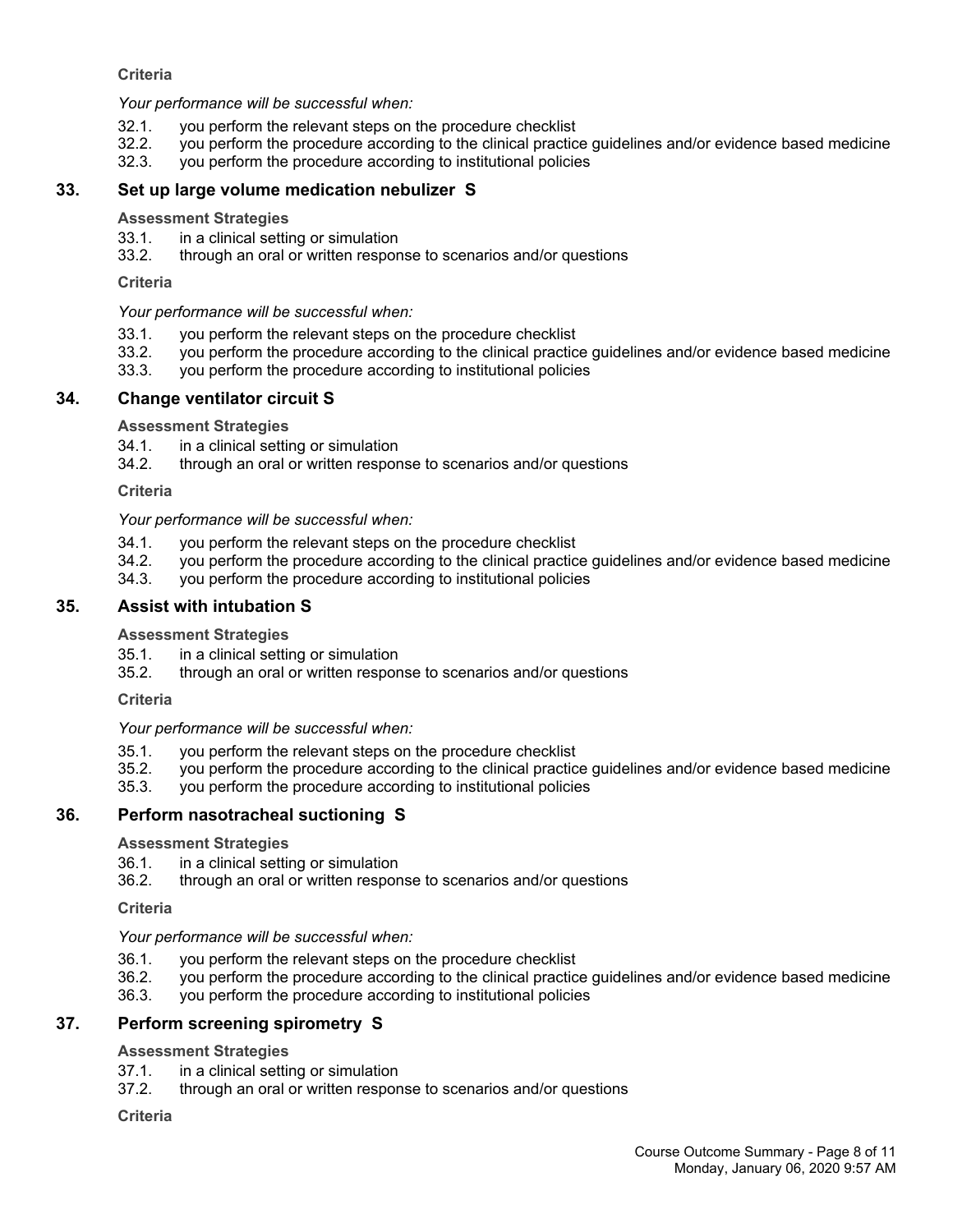*Your performance will be successful when:*

- 37.1. you perform the relevant steps on the procedure checklist
- 37.2. you perform the procedure according to the clinical practice guidelines and/or evidence based medicine
- 37.3. you perform the procedure according to institutional policies

## **38. Perform 12 lead EKGs S**

#### **Assessment Strategies**

- 38.1. in a clinical setting or simulation
- 38.2. through an oral or written response to scenarios and/or questions

#### **Criteria**

*Your performance will be successful when:*

- 38.1. you perform the relevant steps on the procedure checklist
- 38.2. you perform the procedure according to the clinical practice guidelines and/or evidence based medicine
- 38.3. you perform the procedure according to institutional policies

## **39. Perform a trach change O**

#### **Assessment Strategies**

- 39.1. by performing and/or assisting with procedure in a clinical setting or simulation
- 39.2. through an oral or written response to scenarios and/or questions

#### **Criteria**

*Your performance will be successful when:*

- 39.1. you perform the relevant steps on the procedure checklist
- 39.2. you perform the procedure according to the clinical practice guidelines and/or evidence based medicine
- 39.3. you perform the procedure according to institutional policies

## **40. Perform sputum induction O**

#### **Assessment Strategies**

- 40.1. by performing and/or assisting with procedure in a clinical setting or simulation<br>40.2. through an oral or written response to scenarios and/or questions
- through an oral or written response to scenarios and/or questions

#### **Criteria**

*Your performance will be successful when:*

- 40.1. you perform the relevant steps on the procedure checklist
- 40.2. you perform the procedure according to the clinical practice guidelines and/or evidence based medicine
- 40.3. you perform the procedure according to institutional policies

# **41. Assist with bronchoscopy O**

### **Assessment Strategies**

- 41.1. by performing and/or assisting with procedure in a clinical setting or simulation
- 41.2. through an oral or written response to scenarios and/or questions

#### **Criteria**

### *Your performance will be successful when:*

- 41.1. you perform the relevant steps on the procedure checklist
- 41.2. you perform the procedure according to the clinical practice guidelines and/or evidence based medicine
- 41.3. you perform the procedure according to institutional policies

## **42. Assist with thoracentesis O**

#### **Assessment Strategies**

- 42.1. by performing and/or assisting with procedure in a clinical setting or simulation
- 42.2. through an oral or written response to scenarios and/or questions

**Criteria**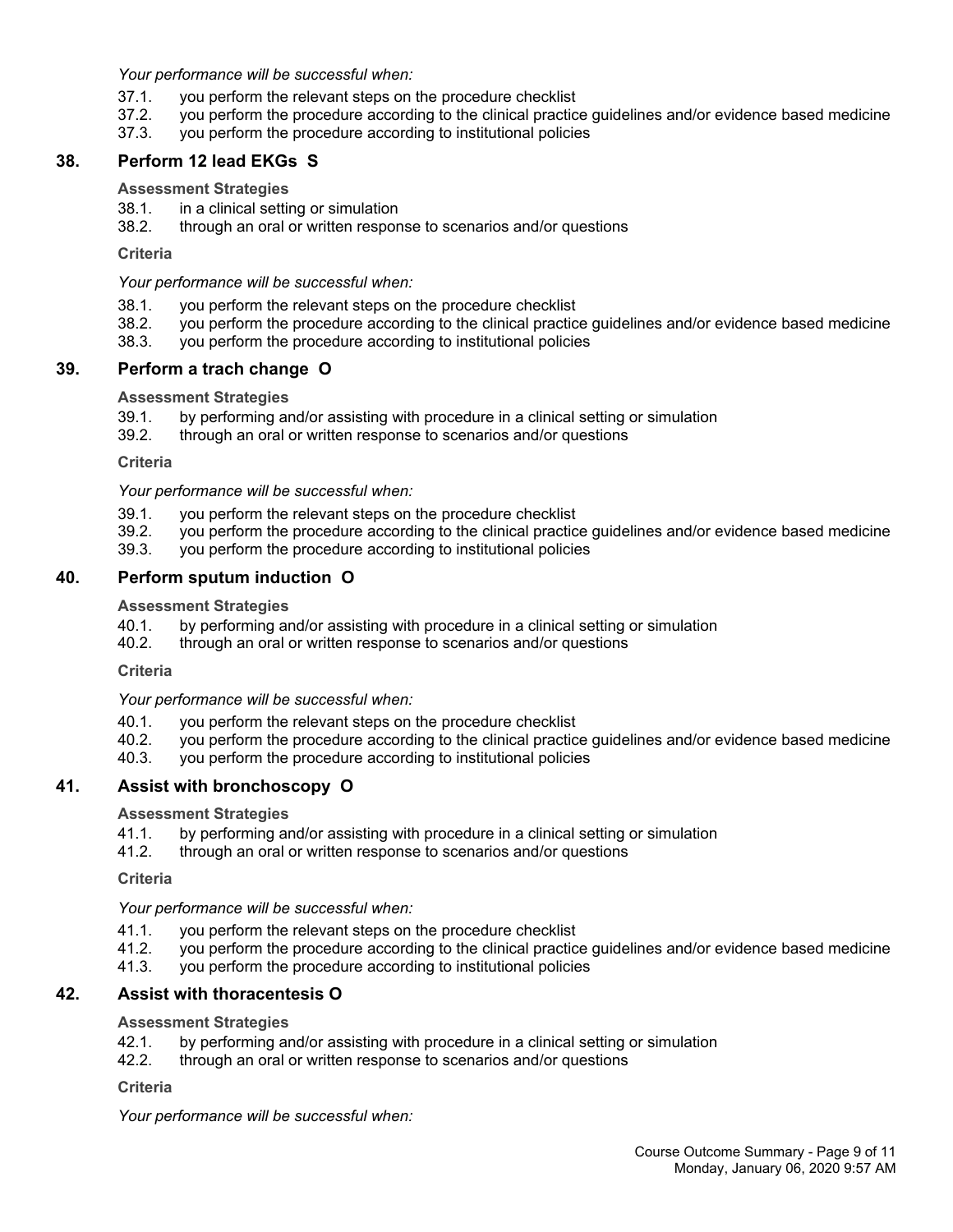- 42.1. you perform the relevant steps on the procedure checklist
- 42.2. you perform the procedure according to the clinical practice guidelines and/or evidence based medicine
- 42.3. you perform the procedure according to institutional policies

#### **43. Manage the use of heliox O**

#### **Assessment Strategies**

- 43.1. by performing and/or assisting with procedure in a clinical setting or simulation
- 43.2. through an oral or written response to scenarios and/or questions

#### **Criteria**

*Your performance will be successful when:*

- 43.1. you perform the relevant steps on the procedure checklist
- 43.2. you perform the procedure according to the clinical practice guidelines and/or evidence based medicine
- 43.3. you perform the procedure according to institutional policies

### **44. Manage the use of nitric oxide O**

#### **Assessment Strategies**

- 44.1. by performing and/or assisting with procedure in a clinical setting or simulation
- 44.2. through an oral or written response to scenarios and/or questions

#### **Criteria**

*Your performance will be successful when:*

- 44.1. you perform the relevant steps on the procedure checklist<br>44.2. you perform the procedure according to the clinical practic
- 44.2. you perform the procedure according to the clinical practice guidelines and/or evidence based medicine
- 44.3. you perform the procedure according to institutional policies

### **45. Perform transcutaneous monitoring O**

#### **Assessment Strategies**

- 45.1. by performing and/or assisting with procedure in a clinical setting or simulation
- 45.2. through an oral or written response to scenarios and/or questions

**Criteria**

*Your performance will be successful when:*

- 45.1. you perform the relevant steps on the procedure checklist
- 45.2. you perform the procedure according to the clinical practice guidelines and/or evidence based medicine
- 45.3. you perform the procedure according to institutional policies

### **46. Assist with sleep lab procedures O**

#### **Assessment Strategies**

- 46.1. by performing and/or assisting with procedure in a clinical setting or simulation
- 46.2. through an oral or written response to scenarios and/or questions

**Criteria**

*Your performance will be successful when:*

- 46.1. you perform the relevant steps on the procedure checklist
- 46.2. you perform the procedure according to the clinical practice guidelines and/or evidence based medicine
- 46.3. you perform the procedure according to institutional policies

### **47. Perform a complete pulmonary function test O**

#### **Assessment Strategies**

- 47.1. by performing and/or assisting with procedure in a clinical setting or simulation
- 47.2. through an oral or written response to scenarios and/or questions

**Criteria**

- 47.1. you perform the relevant steps on the procedure checklist
- 47.2. you perform the procedure according to the clinical practice guidelines and/or evidence based medicine